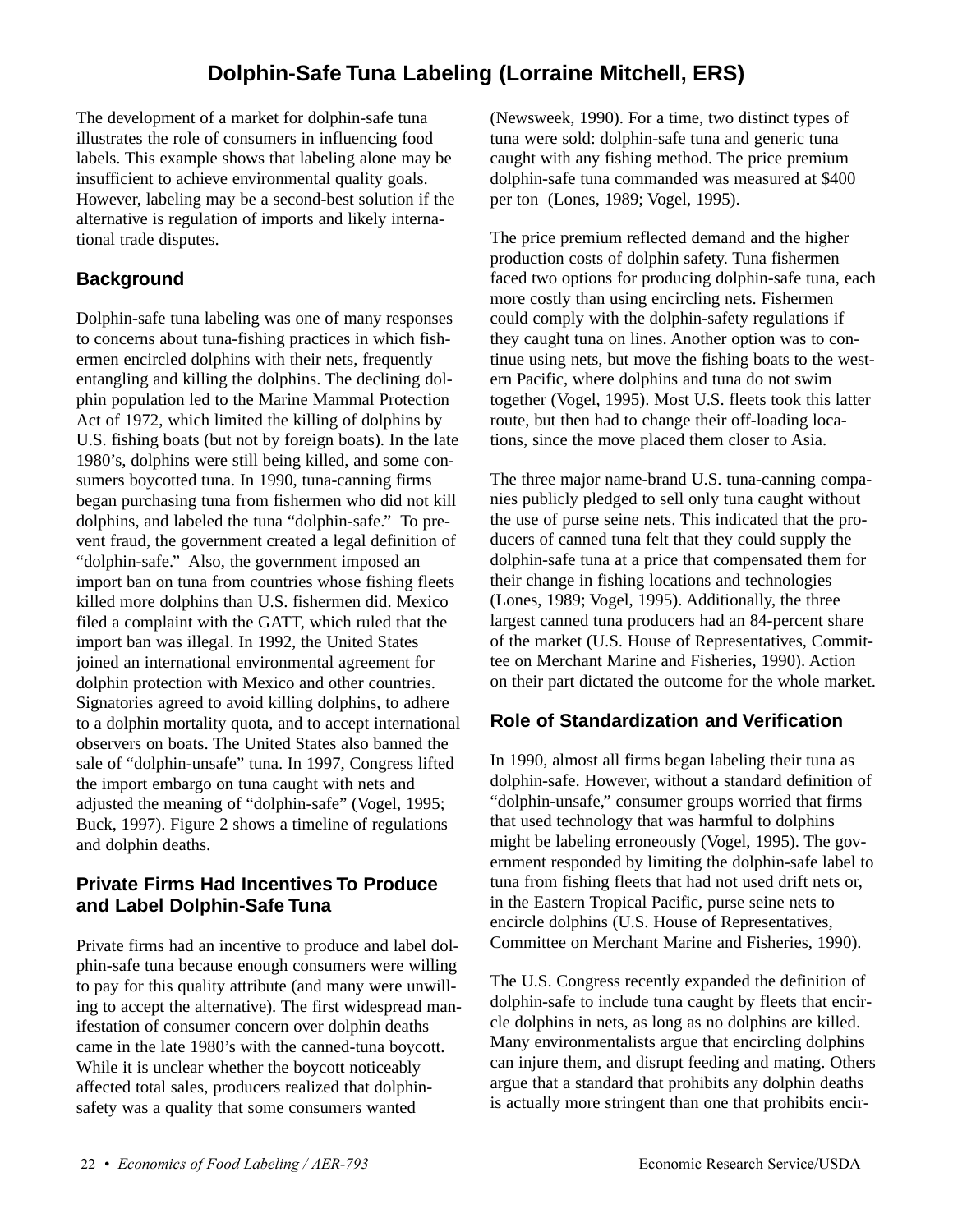#### **Figure 2. Timeline of dolphin deaths and interventions**

| <b>Annual Dolphin Deaths</b>   |                 | <b>Interventions and Legislation</b>                                                                                                                                                                    |
|--------------------------------|-----------------|---------------------------------------------------------------------------------------------------------------------------------------------------------------------------------------------------------|
| 500,000                        | 1960's          |                                                                                                                                                                                                         |
|                                | 1972            | <b>Marine Mammal Protection Act</b><br>limits killing of dolphins by U.S. boats                                                                                                                         |
|                                |                 |                                                                                                                                                                                                         |
| 100,000                        | Late 1980's     |                                                                                                                                                                                                         |
| 18,000-16,000<br>by U.S. boats |                 | Consumer boycott of tuna; U.S. Government begins<br>pressuring other countries to improve fishing practices<br>to save dolphins                                                                         |
|                                |                 |                                                                                                                                                                                                         |
|                                | 1990            |                                                                                                                                                                                                         |
|                                | <b>April</b>    | Tuna producers announce dolphin-friendly<br>practices and labeling of "dolphin-safe"                                                                                                                    |
|                                |                 |                                                                                                                                                                                                         |
|                                | October         | U.S. enforces import ban on tuna from countries<br>that kill more dolphins than the United States does                                                                                                  |
|                                |                 |                                                                                                                                                                                                         |
|                                | <b>November</b> | <b>Dolphin Protection Consumer Information Act</b><br>regulates labeling of dolphin-safe characteristics                                                                                                |
| 28,000                         | 1991            | Mexico files complaint with GATT, alleging that<br>embargo and labeling legislation are illegal                                                                                                         |
|                                |                 |                                                                                                                                                                                                         |
|                                | 1992            | <b>International Dolphin Protection Agreement is</b><br>signed. Sale of dolphin-unsafe tuna is banned                                                                                                   |
|                                |                 |                                                                                                                                                                                                         |
| 5,000                          | 1993            |                                                                                                                                                                                                         |
|                                | 1997            | Congress changes definition of dolphin-safe to allow<br>tuna caught in nets, as long as no dolphins were killed;<br>Congress lifts import embargo to allow boats with no<br>observer aboard to use nets |
|                                |                 |                                                                                                                                                                                                         |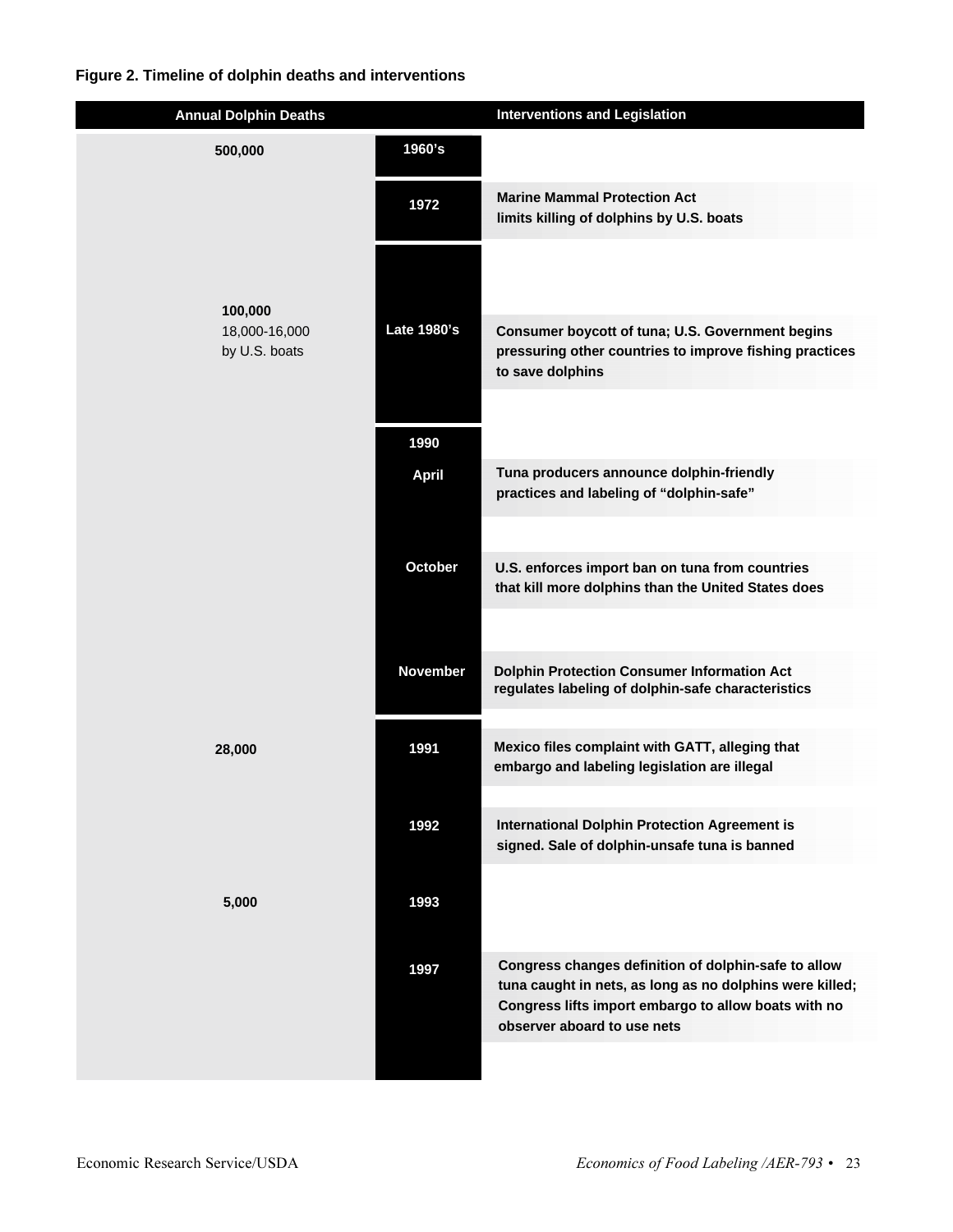cling nets. Currently, two types of dolphin-safe tuna exist. The U.S. Department of Commerce certifies the new standard. The major canning companies and several grocery and restaurant chains have pledged to use only tuna that meets the older definition. Two different logos are in use, identifying different types of dolphinsafe tuna. Some nonprofit groups, like the Humane Society, maintain lists of processors and retailers who are adhering to the old standard.

This new development illustrates the fact that standards may have to change as circumstances change. It also illustrates the potential pitfalls of government attempts to establish a standard in the presence of competing interests in the private sector. If consumers have one standard in mind, and tuna fleets and other countries have another, there is the potential for consumers to reject the government standard that effects a compromise between the two.

Verification of labeled claims was another important third-party service provided by the government. Dolphin safety is a credence attribute; it is difficult, if not impossible for consumers to detect fraudulent claims. Enforcement of the Marine Mammal Protection Act effectively verified label claims. Passage of the Act required observers on each U.S. boat to verify that dolphins and other marine mammals were not dying in large numbers. By counting dolphin deaths per boat each season, observers' reports offered canners a reliable means of selecting tuna that meets a claim of no dolphin deaths.

#### **The Government's Role – Considering Externality Costs and Trade Relations**

The active role the Federal Government played in establishing standards and verification for dolphin-safe tuna labeling came in recognition of the fact that tuna fishing practices imposed an externality cost. This cost, enumerated in dolphin deaths, was borne by those who value the preservation of the species. This cost was not reflected in tuna production costs or tuna prices.

In devising an appropriate response to the externality (and to environmental groups who lobbied for legal solutions to dolphin mortality), policymakers had to consider the trade ramification of any policy response. The GATT ruled that the trade embargo was illegal. The effect of production on a resource (dolphins) outside U.S. borders did not give the United States the right to exclude imports. Also, the United States had not exhausted all other possibilities for saving dolphins. The Dolphin-Tuna Case is regarded by some as a GATT ruling overturning an environmental law that served as an effective trade barrier. However, the GATT ruled that the labeling law was legal.

The trade dispute with Mexico under the GATT illustrates three points. First, when a country proposes a labeling regulation, costs and benefits may depend on interaction with similar laws (or lack thereof) enacted by trading partners. The labeling provision was challenged under the GATT, along with the import ban, because Mexico regarded the label as a barrier to trade. This suggests that each time a country's firms label their goods in a way that its trading partners do not, there is the potential for a trade dispute, if the labels cause consumers to choose domestic over imported products. Second, mediating between domestic and international perspectives in establishing standards is a difficult process. Recent changes in the definition of dolphin-safe were enacted to appease partners in the International Dolphin Conservation Program, who wanted to be able to export tuna to the United States. These changes have not been accepted by all consumers. Third, if labeling is unlikely to violate international trade agreements, it may be the best policy response to social concerns. The GATT, the forerunner of the WTO, upheld the labeling provision because it did not prohibit the movement of goods, and was applied equally to foreign and domestic products (Vogel, 1995). We have seen that labeling is not a method that will guarantee achievement of social goals. However, some may regard it as a second-best solution if more stringent regulation of imports induces trading partners to file a WTO complaint.

## **What Impact Did the Labels Have?**

The dolphin-safe label allowed consumers to signal their preferences for saving dolphins. But purchasing dolphin-safe tuna might still yield an environment in which many dolphins are killed despite consumers' willingness to pay to prevent those deaths. Some consumers might be willing to pay more than the dolphinsafe tuna price premium to protect dolphins. Others might be unwilling to pay any premium. As the latter group has no reason to take other consumers' preferences over dolphin deaths into account, their purchases of low-cost tuna would support the production of tuna that incidentally yields dolphin deaths. Thus, the impact of the label on dolphin deaths depended on the number of consumers who were and were not willing to pay a premium. So, was labeling enough to reduce dolphin deaths to a level at which the willingness to